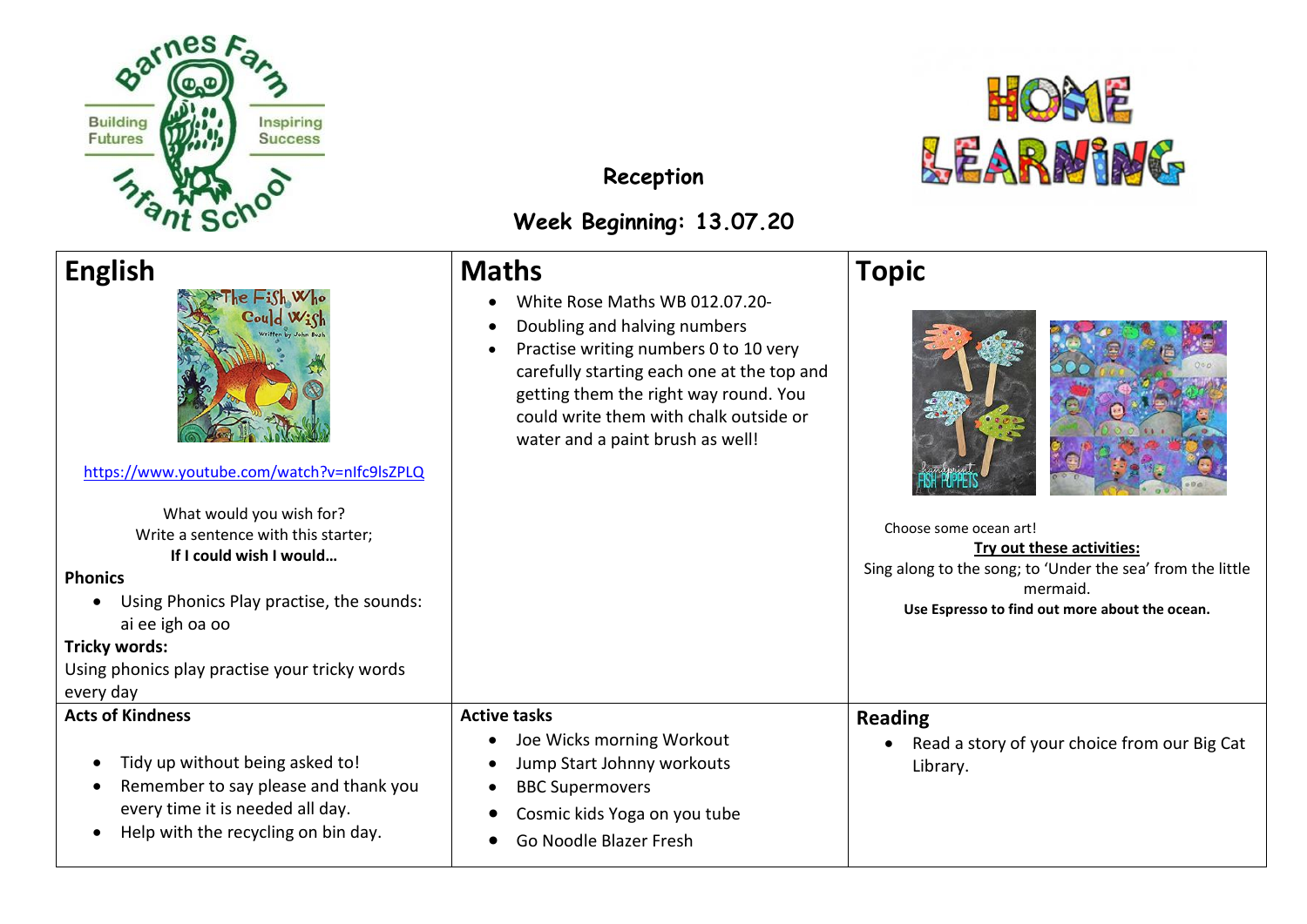| Thinking about Year 1: This week we will be<br>talking a lot about the next step of our learning<br>journey. All the things we have learnt to do in<br>Reception, and the learning that we will explore<br>in Year One.                                                                                     | The Wiggles<br>$\bullet$<br>Oti's Boogie Beebies | Can you simply re-tell it to an adult at home. Who<br>were the characters? What was the main event in<br>the story? |
|-------------------------------------------------------------------------------------------------------------------------------------------------------------------------------------------------------------------------------------------------------------------------------------------------------------|--------------------------------------------------|---------------------------------------------------------------------------------------------------------------------|
| Think of something you are looking<br>forward to doing in Year 1.<br>Draw or paint your portrait. We did this<br>last September. What do you look like<br>now?<br>Write a letter to your teacher. Tell them<br>about what you do at home and some<br>special times that you have spent with<br>your family. |                                                  |                                                                                                                     |

You can also access The Oak Academy daily learning:<https://www.thenational.academy/>



In our SCARF learning this week we will be talking about 'Keeping Myself Safe and Keeping My Body Safe'.

Screen time warning.

While some tasks involve a device with a screen such as an iPad, computer, laptop, tablet, phone or TV, not all tasks will require such a device.

It is important that children do not spend too much time in front of a screen (learning or having some down time) and are enjoying other activities such as colouring, drawing, playing with toys, being active, reading and interacting with those at home.

Thank you.